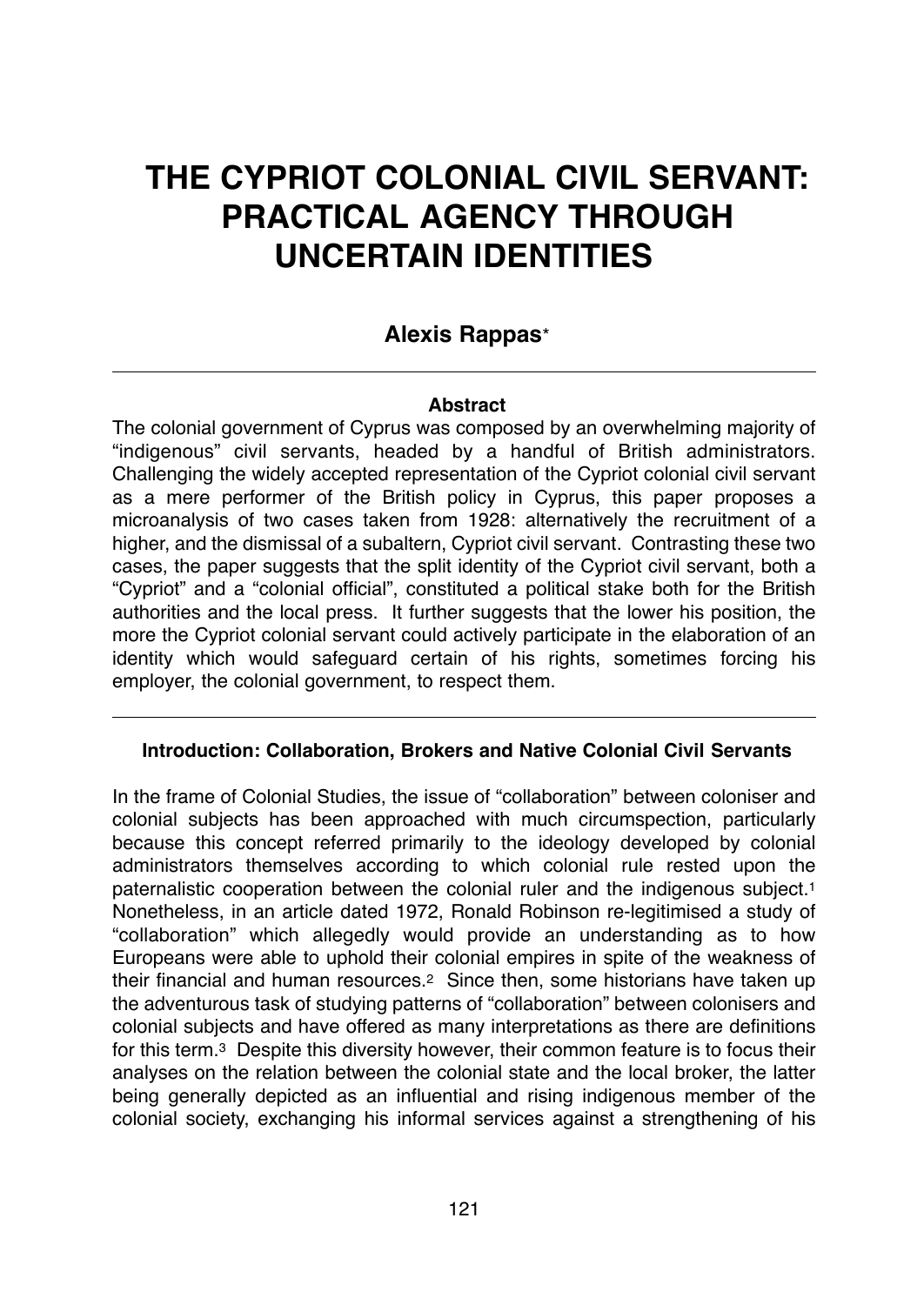social status by the colonial authorities. Beyond the obvious risk of reifying both terms of this relation – the local broker and "colonial authorities" – almost none of these analyses deal with the most obvious of "collaborators", that is, the native colonial civil servant.4 This is mainly due to the fact that this figure is generally considered as an integral part of the colonial state, a simple peg in the colonial bureaucratic machinery.

Without having to resort to the magic trump card of the "broker", one needs only to observe that colonial administrations, which constituted the seat of formulation and implementation of official colonial policy, relied on a personnel which in most cases was composed of subaltern "natives" (sometimes up to 90 per cent of the total manpower of the colonial bureaucracy). By identifying them with their European superiors and by denying them any other agency than that of being the underlings of an essentialised colonial will, historiography tends to reduce them to mere functions of a system. In fact, as native colonial civil servants, they were identified in a double, paradoxical way by their European superiors: as colonial civil servants they were indeed seen as the tools of the administration's control on the colonial society; as natives, however, they were simultaneously viewed as "objects" or "subjects" of this control. Based on a study of the native colonial civil servants of a small British Colony, Cyprus, run through direct rule and a powerful bureaucracy, the aim of this paper is to suggest that, conscious of this double identity created by their belonging to the colonial administration, and by playing with one or the other of its features, native colonial civil servants could have been in a position to secure administrative, social and even political power vis-à-vis their British superiors who depended on their cooperation: they were in fact able to play with the fundamental inner contradiction of any colonial administration which was to be and to present itself as a civil service with all its attributes of impersonality but at the same time representing a political organisation which relied on a clear distinction between ruler and ruled. In other words, this double identification was an opportunity as much as a constraint for native colonial civil servants; it was precisely what allowed them to be actors within the system. Up to now the historiography of Cyprus dealing with the interwar period has by and large insisted on the political dimension of the relations between British administrators and administered Cypriots. The second aim of this analysis of the Cypriot colonial civil servant is to underline the limits of such an approach by suggesting that the divide between British administrators and administered Cypriots was first and foremost cultural in its nature; "politics", as it were, was an epiphenomenon of a cultural estrangement during the interwar period.5

A convenient way to understand the various issues at stake around Cypriot colonial civil servants is by observing the debates taking place at the time of their recruitment and, alternatively, at the time, of their dismissal, that is as they entered and as they left the administration. Within the specific political context of Cyprus –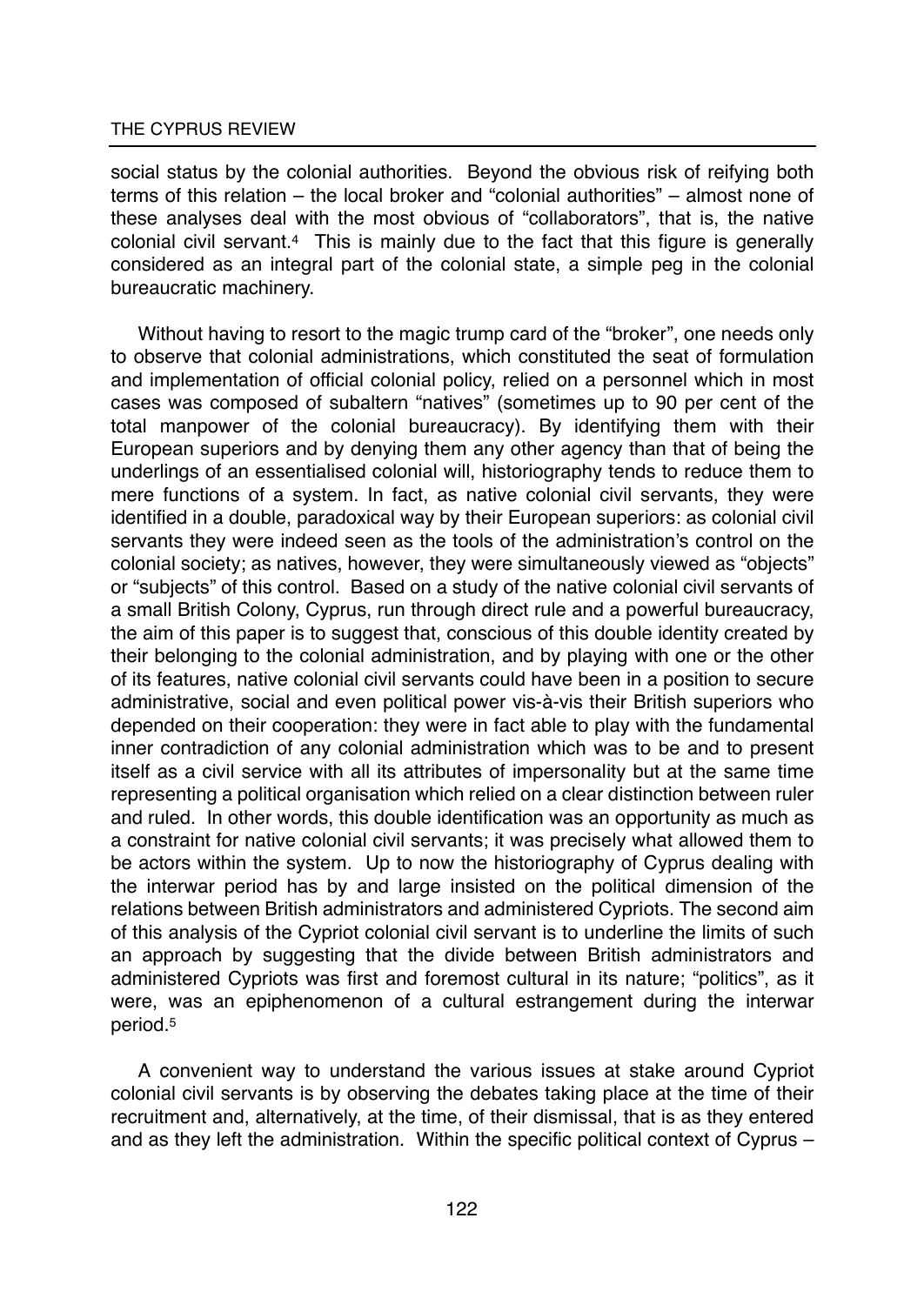#### THE CYPRIOT COLONIAL CIVIL SERVANT

characterised by the struggle of the Cypriot-Greek elite in favour of the union of the island to Greece and their consequent confrontation with their Turkish fellow countrymen – it seems more appropriate to focus on the case of the appointment of a Cypriot to a higher post of the administration since this was the only type of recruitment likely to provoke a public debate; conversely, insofar as the aim of this paper is also to suggest that Cypriot colonial civil servants, regardless of rank, had in certain circumstances the ability to work, sometimes effectively, against the system they were a part of, it is more suitable to observe the case of the dismissal of a subaltern Cypriot civil servant, which as a rule entailed a lengthy procedure through which the sanctioned officer was given the opportunity to make his representations. The methodology adopted here is, therefore, that of the microanalysis, as such an approach is the only one likely to help us envision the scope of the Cypriot Civil Servant's agency.

Hence the argumentation is constructed around two cases. The first one concerns the appointment of Neoptolemos Paschalis to the post of Solicitor-General of the colonial government in 1927. The second one concerns the dismissal of Private Ioannis Vassiliou from the Cyprus Military Police in late 1926. The paper first suggests that the political foundations of the appointment of a Cypriot to a higher governmental post, transformed what was seemingly a political opportunity both for Paschalis himself and the Cypriot-Greek elite into a normative constraint: Paschalis, it is suggested, was sooner rather than later compelled to identify himself with the colonial civil service than with the aspirations of his fellow countrymen. Opposed to this is the case of Ioannis Vassiliou, whose identity as a colonial civil servant is perceived in purely bureaucratic terms, at the exclusion of any political stake. In contrast to Paschalis, his identification with the colonial state constituted an opportunity for the native civil servant. In this case, the rules of the system which aimed to serve the ruler appeared to be binding for the ruler also and constituted the native civil servant's objective ally against the system.

# **Recruiting Higher Cypriot Civil Servants: The Paschalis Case**

Writing his memoirs in 1937, Sir Ronald Storrs had at heart to remind his readers that he was the first governor of the island to promote Cypriots to higher posts in the colonial government. His decision was motivated, as he writes, because he believed "[t]he appeal to Empire sentiment is a mockery worse than useless unless accompanied by the offer of Imperial opportunities."6 Notwithstanding its Ciceronian elegance, this statement appears to be a considerable embellishment of the governor's more down-to-earth motivations. When, in January 1927, he proposed the appointment of Neoptolemos Paschalis to the newly-created post of Solicitor-General, Storrs wrote to the Secretary of State for the Colonies that: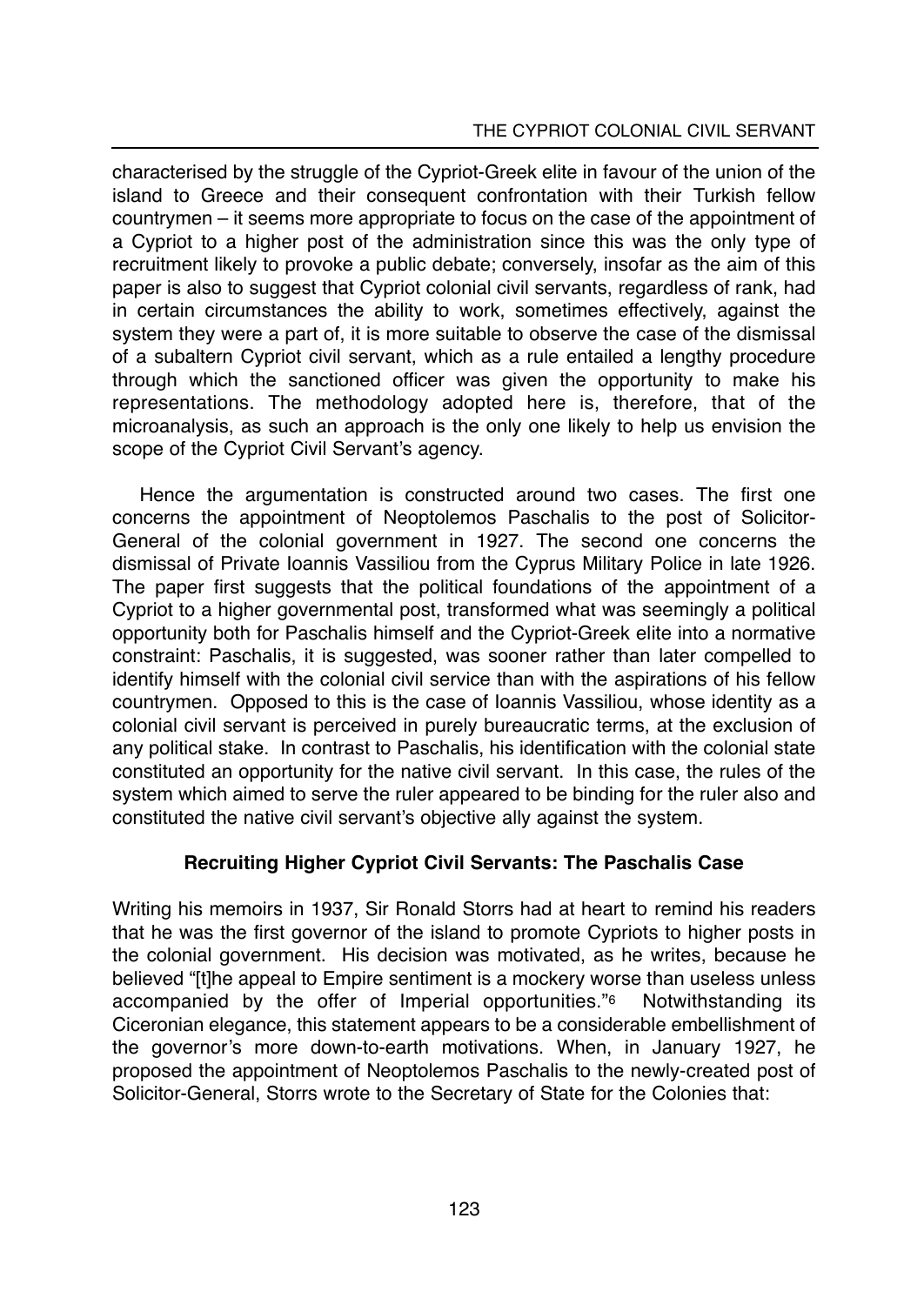"Another weighty reason why this particular appointment should be offered to a Cypriot is that the office does not appear in the Estimates and has not been approved in principle by the Legislative Council; and it would greatly strengthen the position of the Government with the Electives and with progressives throughout the country if it were known that a Cypriot had at any rate been offered the post."7

The office of the Solicitor-General had been created in the wake of a plan to restructure the judicial system of the island. This plan, devised under Storrs' predecessor, Sir Malcolm Stevenson, provided – in the frame of a broader judicial reform – for the creation of two supplementary posts in Cyprus' Court of Appeal (High Court) destined to be filled by Cypriot puisne judges, one Cypriot Greek and one Cypriot Turk. The then Attorney-General, Charles Geharty, had asked for the appointment of a Solicitor-General to help him implement the reform. Geharty and the Colonial Secretary, Reginald Popham Lobb, originally wanted to entrust the new post to a Briton. Storrs' own intervention can be traced in his insistence to appoint a Cypriot to the new position and his choice was to elect Neoptolemos Paschalis.<sup>8</sup>

The political motive behind Storrs' decision can be traced to the afore-quoted lines in the passage on the Estimates. "Estimates" were annually discussed in the partly-elected Legislative Council, and usually gave rise to bitter confrontations between the elected Cypriot-Greek members on the one hand and the governorappointed British official members on the other. The annual budget, or "Estimates", was indeed one of the very few possible fields of intervention of the Legislative Council and it certainly was the only possibility for Cypriot-Greek elected members to occasionally enlist the support of the elected Cypriot Turks who usually would otherwise join the official members to block the Cypriot-Greek resolutions, particularly when these hinted at the question of "Enosis", or Union of Cyprus to Greece. On 29 November 1926, one day before Storrs' arrival on Cyprus and barely two months before his proposal to appoint Paschalis as Solicitor-General, the Cypriot-Greek members had rejected the Estimates for 1927 because it still contained a provision for the infamous "Turkish Tribute".9

Hence, Storrs' move was meant to short-circuit the Cypriot-Greek elected members' preferred strategy: as the new Estimates would provide for the creation of a post of Solicitor-General to be entrusted to a Cypriot, the Cypriot-Greek members would no longer be in a position to reject them. The skill of the manoeuvre was closely connected to the Governor's capacity, in presenting and defending his decision both locally and to the Colonial Office, to reveal Paschalis' identity, underlining one or other feature according to the specific interlocutor he would have to persuade.

In writing to the Secretary of State, Storrs stressed the fact that Neoptolemos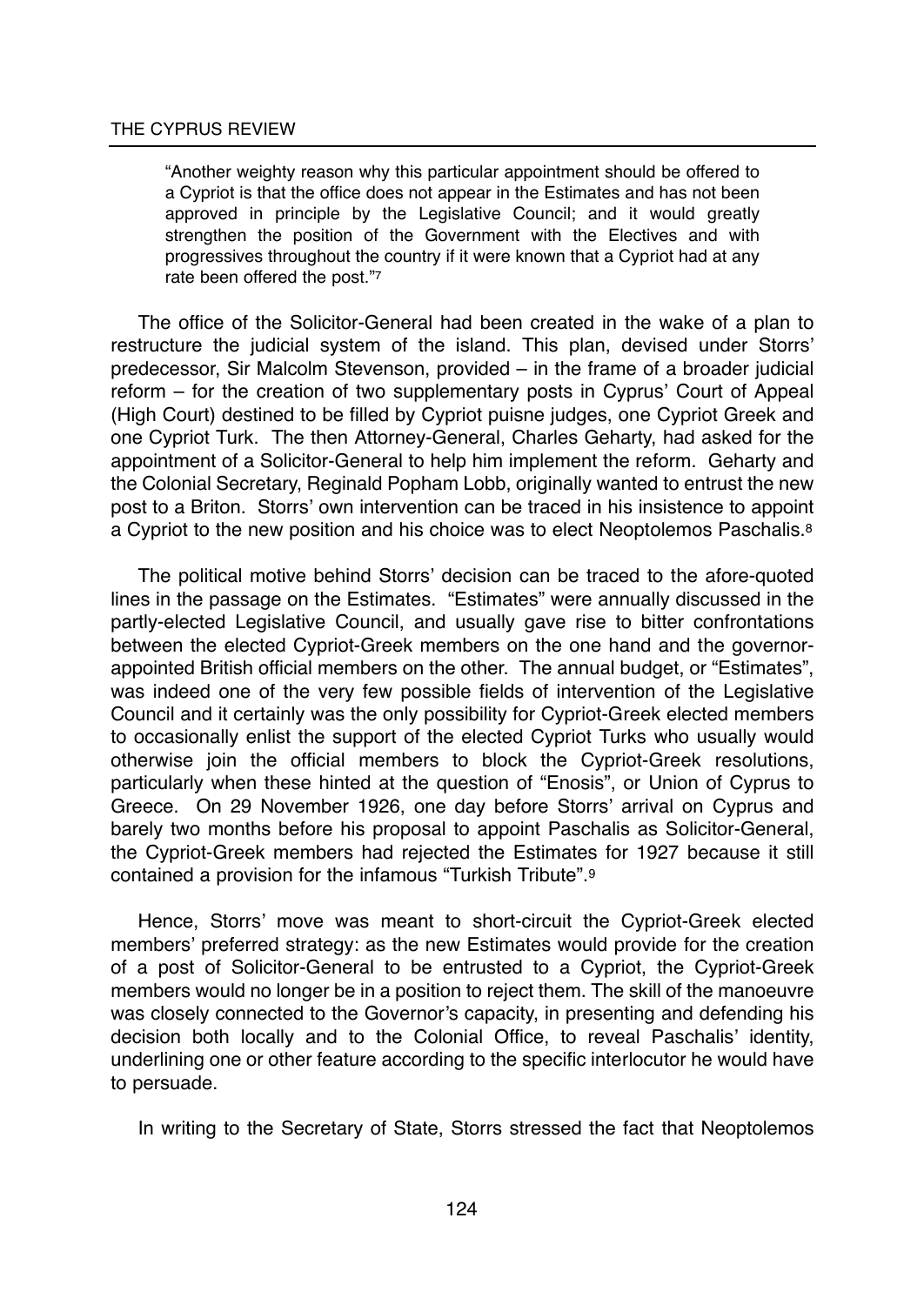#### THE CYPRIOT COLONIAL CIVIL SERVANT

Paschalis was an "exceedingly clever Advocate and an able Lawyer and ha[d] probably the best practice in the island".10 Whereas this was written in anticipation of the Colonial Office's possible objections with regard to Paschalis' competence or lack thereof, it should be noted that this was the first instance when "being an exceedingly clever Advocate" was positively connoted by a British colonial official in Cyprus; the statement could for instance be contrasted to Storrs' own usual perception of lawyers as a "numerically insignificant class of parasites who made a living out of [the peasant producer]".11 Another feature that the Governor voluntarily omitted to remind his addressee in London, was that Paschalis had, for years, been a leading figure of Cypriot-Greek irredentism, himself a member of the elected Legislative Council (1916-1921) and one of the leaders of the election-boycotting movement and non-cooperation policy in the early 1920s.12 This was merely hinted at in the Governor's mention of Paschalis as being "prominent" in the aforementioned despatch, thereby implying that he was socially influential. There is little doubt that appointing Paschalis, who was also a collaborator of the Cypriot-Greek, Nicosia-based and highly influential bi-weekly newspaper Eleftheria, was further meant to neutralise this former "politician's" activities.

In London the proposition was met with a certain recalcitrance. Arthur Dawe, then principal at the Colonial Office, expressed his concerns with regard to what he perceived as a "new policy"13 which would put into question the principle according to which "higher posts in the administration ha[d] hitherto been confined to Englishmen". He noted that once he was appointed, nothing could legally prevent Paschalis from claiming promotion to the post of Attorney General (the highest in the Legal Department) when its current holder, an Englishman, was eventually transferred; as a matter of fact, in the temporary absences of the Attorney General on leave, the "Cypriot Solicitor-General" would de facto be acting for him and as such would be an ex-officio member of the Executive Council, the highest administrative institution of the Colony. "We should thus have a Cypriot, so to speak, in the 'Cyprus Cabinet'". Finally, though Dawe had "no doubt that many of the educated Cypriots [were] quite able, (…) the question [was] whether they ha[d] the attributes of character which are required for the successful working of Government institutions on the Anglo-Saxon model."14 Dawe did not specify what he meant by "attributes of character". Far from being synonymous of "competence", these remained abstract and their rhetorical function was designed to stress Paschalis' "otherness". Indeed at the Colonial Office the whole problem was centred on Paschalis' "Cypriotedness". The Governor's move, it was implicitly feared, might compromise the unwritten, tacit, but nonetheless fundamental rule, referred to by Partha Chatterjee as the "rule of colonial difference",<sup>15</sup> according to which, within a colonial administration, there should always have been a clear-cut distinction between the British rulers and the local subalterns.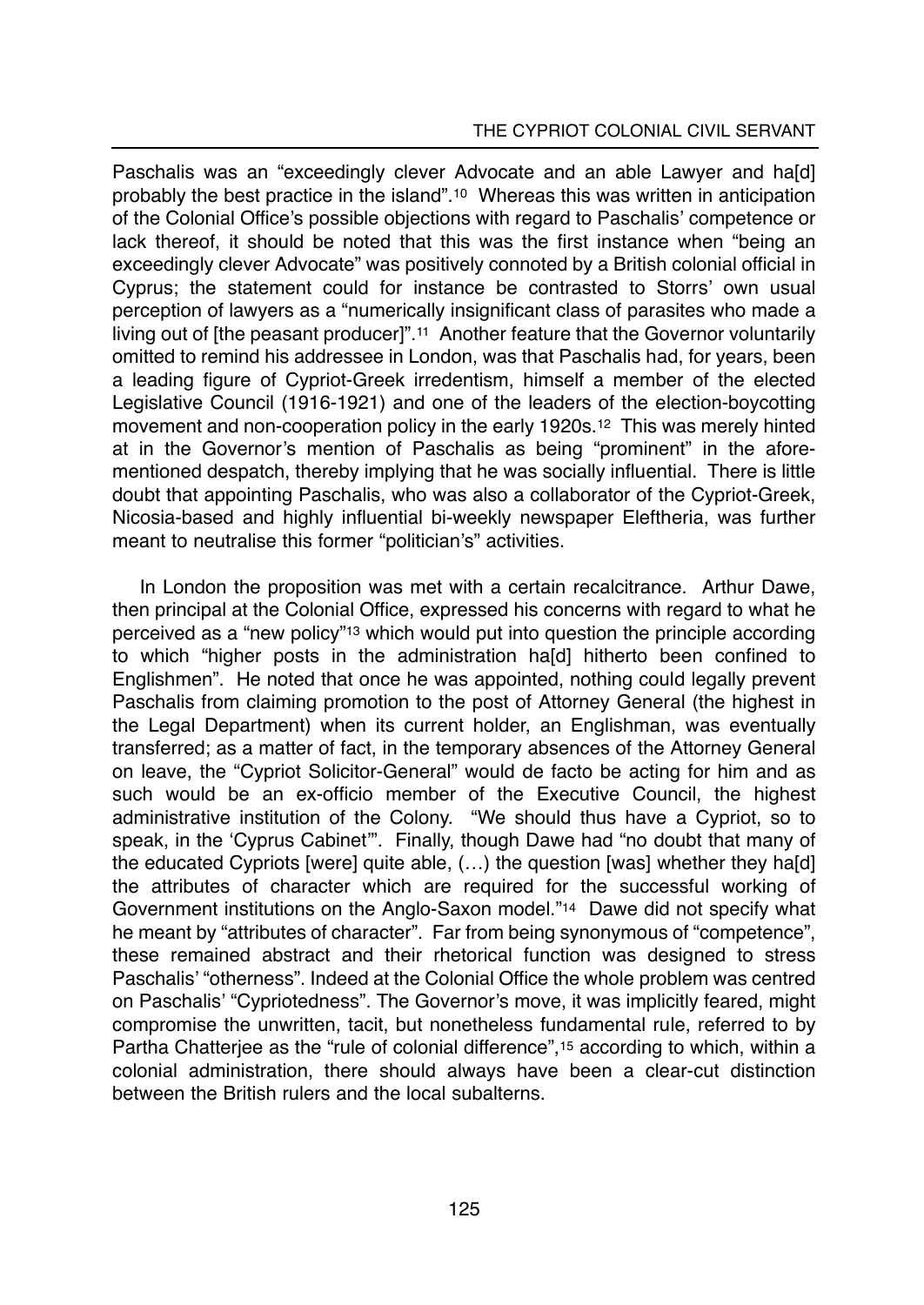Unfortunately there are no sources that we know of which might help us to understand the dilemmas posed to Paschalis himself by the proposition. When the official proposition was put before him on Wednesday, 9 March 1927, he was reported to have expressed his gratitude to the Governor and the need for some reflection time. Five days later, on Monday 14 March, he is reported to have officially accepted the post by saying to the governor that he "considered it his duty not to refuse his services to the island and that he accepted the post".16

What exactly went through the mind of Paschalis during those five days is open to conjecture. What is certain, however, is that the news of his appointment triggered a series of enthusiastic articles in a significant part of the Cypriot-Greek press. The editors of the journal Eleftheria stressed their pride "as Cypriots" for a decision taken on the part of the "foreign government" which was tantamount to the first step "in the administration of the Island along 'Greek lines'". Somewhat denoting from Storrs' presumed aspirations, the editors specifically wrote:

"Providing lively evidence that the Island has men capable of administering the place, the new Solicitor-General offers a most highly [recognised] contribution to the struggle for the liberation of this country, which shall not be achieved by means of violence and arms, but through steady evolutionist tactics, by which we shall conquer, one after the other, all of the bastions of the foreign yoke. Under the gown of the Solicitor-General, a truly Greek heart shall be beating, and under the wig of the Legal Adviser the straight and profound mind of Mr. Paschalis will find the way to combine the true interests of the Crown with his deepest love for his Fatherland, for the honour and benefit of both."17

In contrast to the Colonial Office's concerns, the above lines in the mind of the author perceived Paschalis' "Cypriotedness" as an opportunity, and not a handicap. The message conveyed was addressed to both British officials and to the Cypriot readership. On the one hand, this appointment was taken as an illustration, and thereby an implicit acknowledgement on behalf of the colonial government, of the redundancy of the presence of British officials on the Island: Cypriots were able to administer the country, and would do so in the "true interests of the Crown". On the other hand, and this was addressed to the Cypriot-Greek readership, Paschalis' appointment should have inspired a new strategy for the "liberation of the country": this constituted the first public statement in favour of self-government as an intermediary milestone to be reached before "Enosis". As a matter of fact, very soon after he assumed his functions, Paschalis found himself at the centre of a wide Cypriot-Greek public debate on the expediency of self-government as a national strategy.

On 24 April 1928, the Cypriot-Greek elected members of the Legislative Council presented a resolution asking for the widening of constitutional liberties for the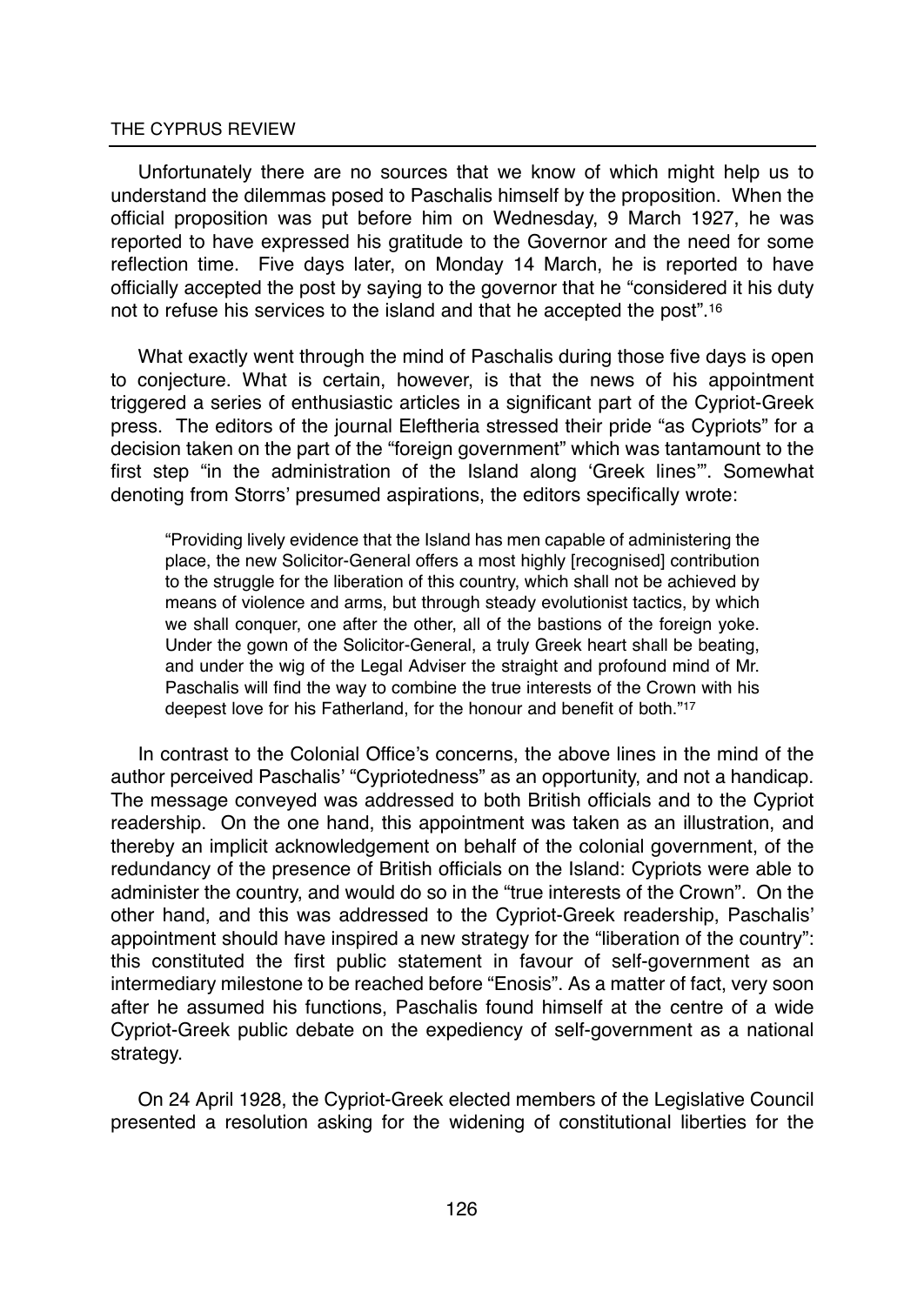Cypriots. Paschalis, who at the time was "acting Attorney General" in the temporary absence of the English post-holder and, as such, an ex-officio official member of the Legislative Council, voted against the resolution. This event spread confusion among the learned Cypriot Greeks. The editors of the newspaper Neon Ethnos "condemn[ed] unreservedly" the Solicitor-General's action, and reinstated that if higher posts in the administration were to be obtained and considered as part and parcel of the wider Cypriot-Greek national struggle, the "functionarisation of a person" should not, however, "necessarily imply [that person's] renunciation [of] the people's ideal[s]".18 Conversely, Eleftheria opened its columns to articles written by prominent political figures to share their impressions on the event. Interestingly, H. Michaelides, a Cypriot-Greek member of the Legislative Council and one of the authors of the rejected resolution, stressed that Paschalis did not vote "as Neoptolemos Paschalis, but as an employee of the government having the formal obligation (…) to vote according to the government's views".19 Acknowledging this, the influential politician, Ioannis Kyriakides wrote that Cypriots should continue to encourage the promotion of Cypriots to the highest government posts which constituted "the beginning of self-determination".20

Self-government, self-determination or immediate Union? Paschalis' split identity – at once that of a Cypriot and of a colonial official – spawned two conflicting views on the meaning and the purported orientation of the "national struggle" against the "colonial yoke". Paschalis himself, now under the restraint of colonial regulation No. 57 which forbid any officer to "publish in any manner anything which may be reasonably regarded as of a political or administrative nature",21 could take no part in this debate, rooted on conflicting perceptions of his own identity. As the issue of his identity was captured by the public space, and thus constructed as a political problem, his inability to intervene was tantamount to a deprival of his own subjectivity.

During the same year, while this debate fuelled the passions of the political elite, somewhere in Limassol, far away from the spotlight, a Cypriot ex-policeman was finishing his letter to the Secretary of State for the Colonies protesting against his dismissal from the police force. In this letter, he proceeded to claim his rights, which he articulated on a claim of a specific identity.

# **Dismissing Subaltern Cypriot Civil Servants: The Vassiliou Case**

During an official inspection of the rural police stations by the Local Commandant of the Cyprus Military Police, Private Zaptieh No. 3576 Ioannis Vassiliou was found "untidily dressed and dirty" and had "failed to enter his Diary for five days, viz from 5th November, 1926, to 10th November, 1926." To Vassiliou's misfortune, this occurred while the Local Commandant was accompanied by Herbert Laynard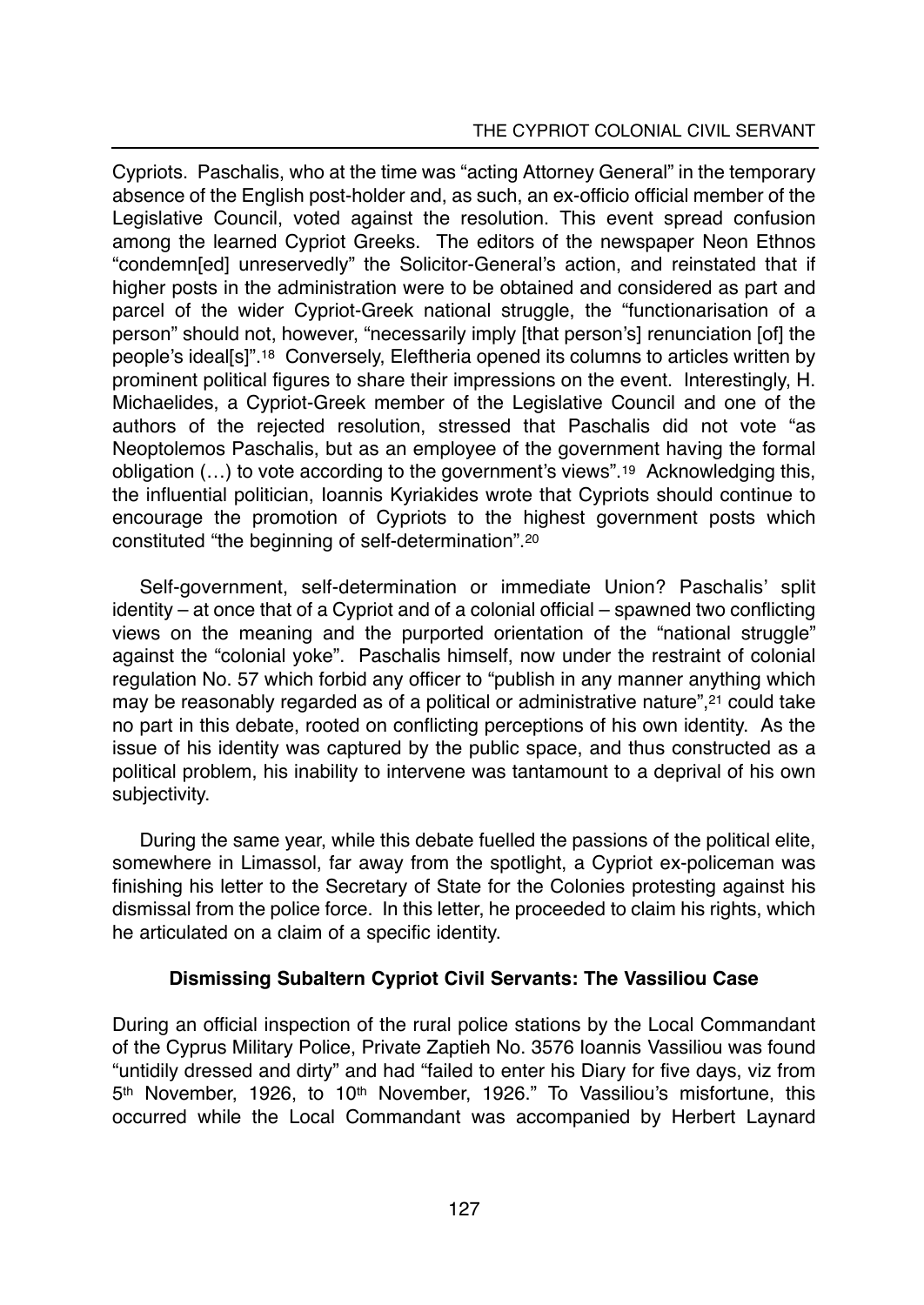Dowbiggin, Inspector General of the Ceylon Police then on special duty on the island. Consequently Lieutenant-Colonel Albert Ernest Gallagher, Chief Commandant of the Cyprus Police, no doubt feeling humiliated in front of his distinguished guest, requested the immediate dismissal of the said Private on the grounds of "gross neglect of duty and dirtiness while stationed at Kolossi on the inspection of the Inspector General, Ceylon Police, in November, 1926."22 Governor Sir Ronald Storrs approved.

According to colonial regulation No. 51, Vassiliou, who received an annual salary of less than í100 could be "dismissed by the Governor, provided that in every such case where the officer [had] not been convicted on a criminal charge the grounds of intended dismissal [were] definitely stated in writing, and communicated to the officer in order that he may have full opportunity of exculpating himself, and that the matter was investigated by the Governor with the aid of the head of department."23 The Vassiliou file does not contain the details of this first part of the dismissal procedure, but it seems to have taken the longer part of two years and to have confirmed Gallagher's decision and the Governor's authorisation. At the end of it in any case, Vassiliou, using his right guaranteed by colonial regulation No. 212 stating that "every individual has, however, the right to address the Secretary of State, if he thinks it is proper",<sup>24</sup> decided to appeal against his final sanction.

In a memorandum dated 26 March 1928 and aptly signed "Ioannis Vassiliou, Ex-Policeman No. 3576", the aggrieved officer made the following representations:

"I was serving at the above station, as I mentioned, quite alone, and I had to look after a large volume of business, trying always to present myself worthy of the confidence given to me, and taking not into consideration anything else than my duty, I had to sleep [sic]<sup>25</sup> for five whole days and nights, looking after a lot of robberies, and other troubles which happened.

And just for the reason stated, I was found to be unshaven and my patrolling not passed in the proper book. My explanations and right justifications were not at all taken into consideration, and this was enough for my honesty, good conduct, long services, to be overlooked. Dismissed of my duty after a period of 12 years honest services, was the punishment I sustained [sic].

I was and I am, a loyal man, and I understand that I had to sustain a punishment, but I am of the humble opinion, that Your Excellency will agree to that the punishment I sustained was hard.

Being a father of a family, I have to protect my children and wife, while I am dismissed of my duties, and out of business whatever. My applications to the Governor of Cyprus, and the Chief Inspector of the Cyprus Military Police, were not taken into consideration."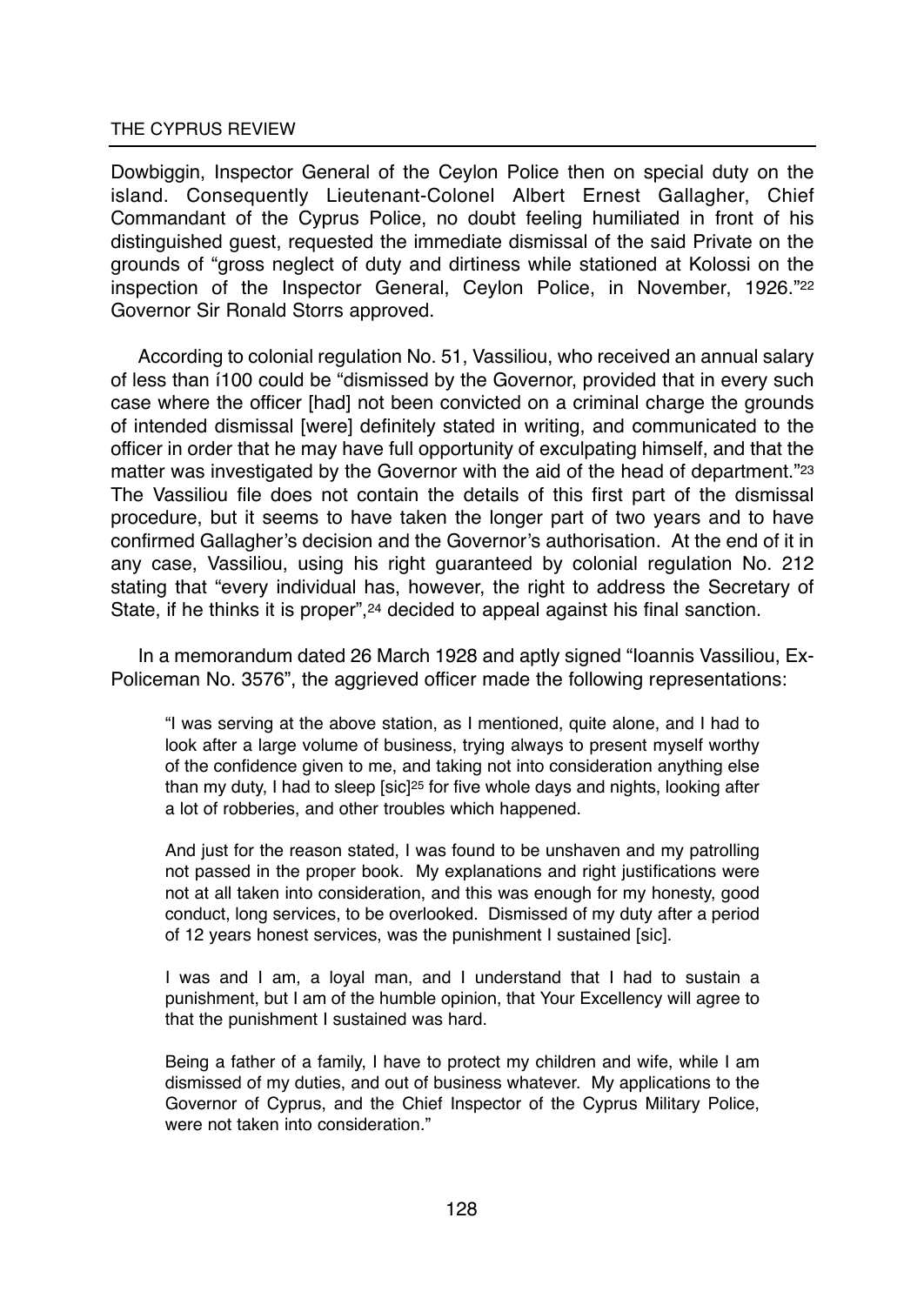By pleading guilty to the charges, Vassiliou imputed them to the hefty workload to which he was entirely committed. The gravity centre of the memorandum was centred on the two middle paragraphs of the quoted passage. These were multilayered and in them, Vassiliou underlined four things: one, his seniority; two, his dedication to his work; three, his loyalty and four, the rights to which such attributes entitled him as a civil servant and which, in fact, had been disregarded. Finally the last paragraph appealed to the sentimental feelings of the reader. All in all, the memorandum was balanced, straightforward and clear and aimed at crafting the image of a sound civil servant.

As such, it made a very positive impression at the Colonial Office. Arthur Dawe in particular noted that the Local Commandant who was inspecting Vassiliou's station – a highly-respected Cypriot Greek by the name of Michael Kareklas<sup>26</sup> – "informed Mr. Dowbiggin [the Ceylon Inspector of Police] that Private Vassiliou was a very good man" and that "Mr. Dowbiggin also [said] that the man was not to blame. He submitted that it was the system which required consideration". But what is even more interesting, is that Dawe appeared to be receptive to Vassiliou's own arguments, particularly those concerning his seniority. Insisting on the fact that "the right of an aggrieved officer to petition the Secretary of State is one of considerable importance and that it should be treated with respect" he wrote that "it might appear (…) that the man had been dealt with too severely in being dismissed after twelve years". Vassiliou, the 3/7 cp. per diem Limassol policeman, thus created a bridge between himself and the Downing Street powerful bureaucrat by using language which conveyed an ethos, the importance of seniority in the civil service, to which the bureaucrat in question appeared to be sensitive.

Consequently, the Secretary of State's despatch to the Governor, drafted by Dawe and his collaborators, asked for more details concerning the facts reproached to the dismissed officer and a full memorandum by the Chief Commandant of Police. In the memorandum in question, Lieutenant-Colonel Albert Ernest Gallagher wrote that even if the petitioner was of "good character, he belonged to the old school, without any chance of promotion and consequently of the time serving type, which is fast disappearing from the Police by elimination".27 The way he worded his memorandum, the Chief Commandant of Police seemed to imply, therefore, that his decision merely quickened a process of natural extinction of a certain class of policemen. This argumentation was found to be unconvincing at the Colonial Office, to say the least. Principal Bottomley noted that "[t]he penalty seem[ed] to be out of all proportion to the offence". He added that the absence of "some sort of machinery for a trial or enquiry before a man is dismissed" and the "summary nature of this man's dismissal seemed to [him] to be all wrong".28 Much stronger though were principal Fiddian's observations. In reaction to one of his colleagues' suggestions that it might be necessary to endorse the Chief Commandant of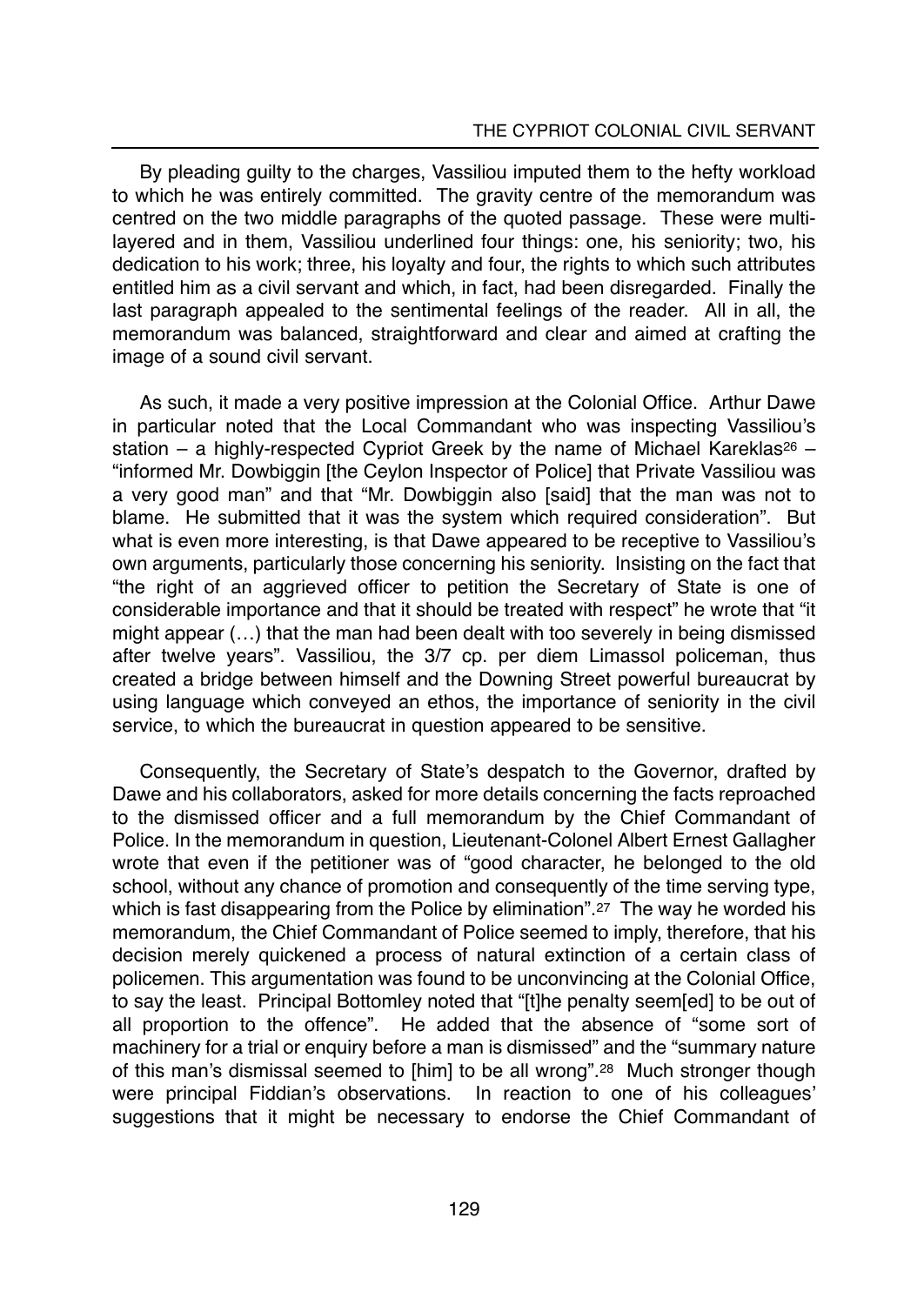Police's decision in order to protect Gallagher's authority and preserve the discipline of the Cyprus Police corps,29 he wrote that this

"[was] an argument that [he had] met before, and it always made [him] sick. Whenever any more than usually scandalous act of injustice was committed in a Colony, we used to be told that we should undermine the authority and prestige of the Colonial Government if we got it put right. It is difficult to stigmatise this doctrine without using language too indecently strong for a minute. It is much more important to maintain the authority of the Government and the confidence which Colonial Civil Servants ought to feel in the justice of the British administrator than it is to maintain Colonel Gallagher's authority and uphold discipline."30

Fiddian's remark was more ambiguous than it seemed. In order to contest his colleague's outward defence of the racial hierarchy within the administrative apparatus, he appealed to what might be termed a "public servant ethos", whereby the colonial civil servant's confidence – and it should be noted that no ethnicity was ascribed to the colonial civil servant – had become the keystone of the Government's authority. Yet, this confidence was directed to the "British administrator's justice" and not to the impersonal rules of the public service. In that sense, Fiddian implicitly acknowledged the very racial hierarchy he appeared to be criticising, but he suggested that this hierarchy should be built on a feeling of the "justice" in, rather than "prestige and authority" of, the British administrator. This illustrated a deviation and adaptation of the public servant ethos to the context of a colonial bureaucracy: indeed the logic of the racial hierarchy was entirely reversed here; whereas in his colleague's rationale it functioned as a principle for the preservation of the British superior's prestige, in Fiddian's remark this same racial hierarchy functioned as a guarantee for the indigenous civil servant's rights.

The Assistant Under-Secretary of State for the Colonies, Sir John E. Shuckburgh, wrote to the acting governor, R. E. Nicholson, that "we cannot help feeling that this man was dealt with too severely in being punished with dismissal, after 12 year's service, for what would seem, so far as our papers show, to have been a single and isolated offence". Admitting that, two years after the incident, it was too late to reinstate the man in his original post, he asked however that something be done for him, i.e., "find him some small job, such as messenger or porter in some Government department". He concluded by stating that "it does seem undeniable that there should be some definite procedure for the trial at any rate of offences which may involve serious punishment".31 In short, Shuckburgh not only transformed his advisers' concerns into an official decision, but also suggested the implementation of measures which would further protect the indigenous civil servants, in the future, against what was perceived as their arbitrary treatment by the colonial government.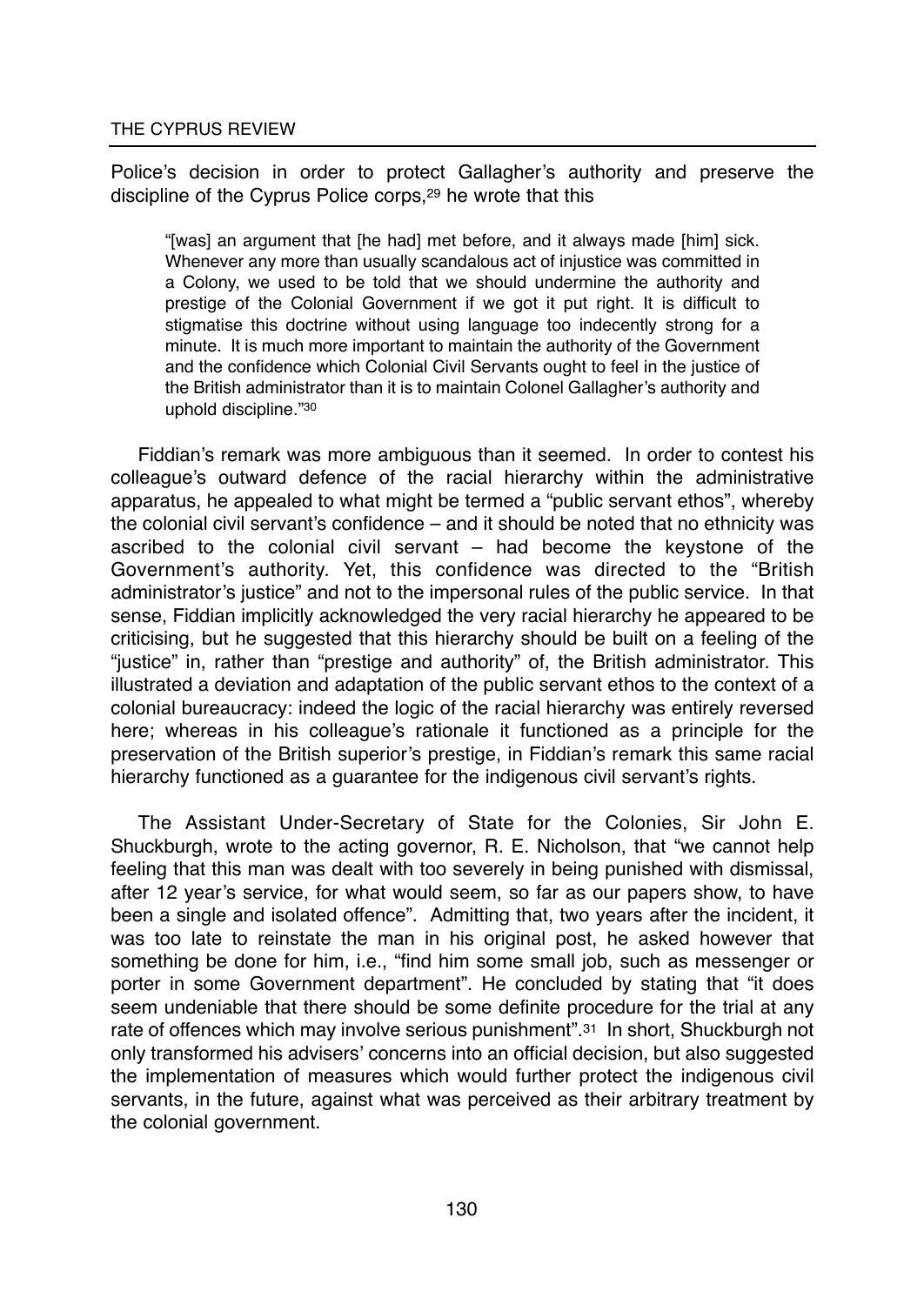The case was officially closed with Nicholson's answer on 20 December 1928 stating that Vassiliou "turned down an offer of employment as a Temporary Guard [in the Customs Department] on the grounds that the post is only temporary; and this in spite of the fact that he was told he would be employed permanently later on if found suitable".32 The reasons commanding Vassiliou's alleged decision are open to conjecture. Could the man have rejected what appeared to him to be a rather humiliating act of charity when, feeling sincerely aggrieved, he expected full rehabilitation?

# **Paschalis and Vassiliou: Conflicting Conceptions of Identity of the Actors**

The cases of Paschalis and Vassiliou, the former's recruitment and the latter's dismissal, although radically different, intersect over and around at least three common and closely intertwined issues: identity, subjectivity and agency.

The first issue which stems from the analysis of both cases is that of the existence of different and conflicting levels and understandings of the native colonial civil servants' identity. In the case of Paschalis, his identity was defined by three main actors or groups of actors: the Colonial Office, the Governor and the Cypriot press. In the eyes of the officials of the Colonial Office, Paschalis was viewed as a Cypriot. His Cypriotedness superseded his eventual ability as a colonial civil servant and his promotion to one of the highest posts in the government would likely change the nature of the fundamental political tacit rule of colonial difference. The Governor on the other hand played with both features of Paschalis' identity: in order to secure his appointment, he tended to blur the Cypriot origin of Paschalis by putting forward his competence and ability as a potential Solicitor-General; simultaneously he hinted at the political motive of his decision which was to promote a Cypriot to a higher post in order to tame the Cypriot-Greek members of the Legislative Council – as Karl Mannheim would put it, "turn[ing] a problem of politics into a problem of administration".33 In the case of the press, the perception of Paschalis followed two successive stages: the press first applauded the appointment of a Greek, more than a Cypriot, to this high post; however, as soon as Paschalis began to perform his duties, it perceived a growing contradiction between his Greekness and his office as a Solicitor-General, since being Greek meant working for the national restitution, with a hint of bitter realisation of the superiority of the office to the origin. Paschalis himself was a "subject", rather than an "agent" in the whole debate: he had undergone passively more than he participated in the elaboration of this multi-faceted identity and ultimately he became unable to conciliate his opposite allegiances, and found himself trapped in his gown and under his wig.

The case of Vassiliou was totally at variance with that of Paschalis. In his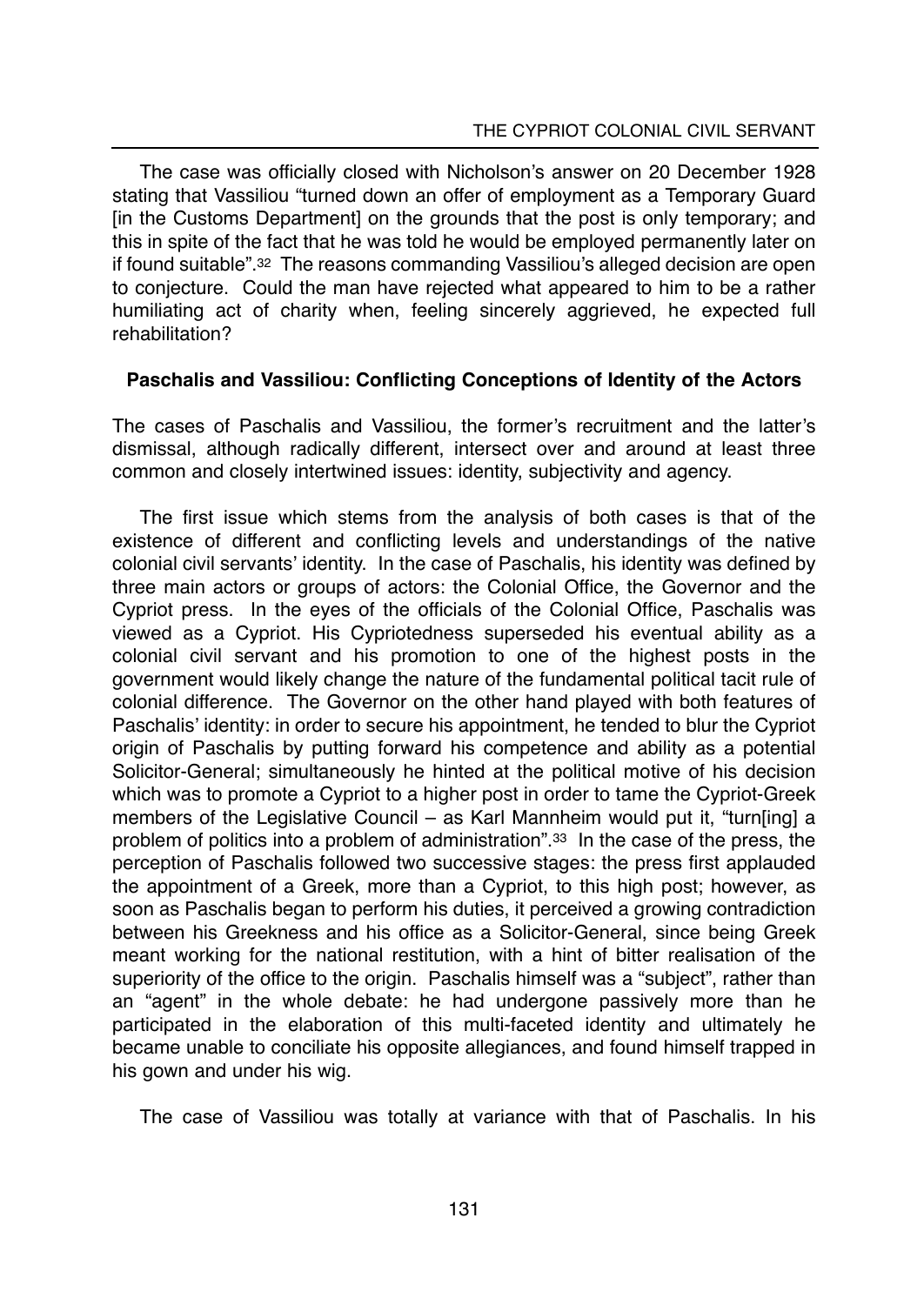memorandum Vassiliou presented himself as a civil servant with considerable seniority, dedication to his duties and loyalty to the administration, and it was as such that he demanded the revision of the disciplinary action he had received. This rhetoric hit the bull's eye in the Colonial Office where the officials flew to the assistance of a civil servant who was entitled to some consideration. Vassiliou's Cypriotedness was not central; as a matter of fact, his very identity as Vassiliou the family man was obliterated; what mattered was that he was an aggrieved officer who used his fundamental right to petition the Secretary of State and that his plea should have been given the appropriate consideration. The Colonial Government, in the person of the Chief Commandant of Police, blatantly demonstrated their disregard for an individual who was considered a subaltern, and therefore an expendable officer, a local human resource. Vassiliou, therefore, actively participated in the elaboration of an identity perceived and acknowledged by the civil servants in London. This constructed identity created a bridge of communication with the colonial authorities in London and allowed some space for Vassiliou to become an active agent in the whole procedure. This "agency" was demonstrated up to the tragic ending of the case, when Vassiliou made the choice to refuse the accommodation proposed by the Colonial Government.

The issue of Paschalis' and Vassiliou's conflicting identities is therefore crucial to understand the functioning of the colonial administrative machinery. Here we could suggest, following Frederick Cooper and Rogers Brubaker, that "identity" is neither a fixed nor an inherent quality of the actors; identity, or rather "identities", are a set of permanently reconstructed representations of an actor or a specific group of actors by various agents. And these reconstructed – and at times overlapping – representations reveal the stakes of each of the agents involved in the elaboration of a specific actor's, or group of actors', identity.34 This fluidity of the two Cypriots' "identities" however, seem to distort, to a certain extent, the rules regulating the colonial administration's mechanism.

# **The Rules of the System**

Cyprus' colonial government is almost a textbook case for Max Weber's definition of a bureaucracy: an organisation staffed by officers recruited through the impersonal procedure of the examination sanctioning their competence; placed on incremental salary scales in the frame of a strict administrative hierarchy; assigned to precisely defined tasks and managed by a set of impersonal rules regulating their activity and determining their promotion according to merit or seniority; and subjected to disciplinary actions that might be taken against them.35 "Almost" since this rational frame is closely intertwined with an irrational one by virtue of which an invisible yet very effective "colour bar" separates the native from the English civil servant.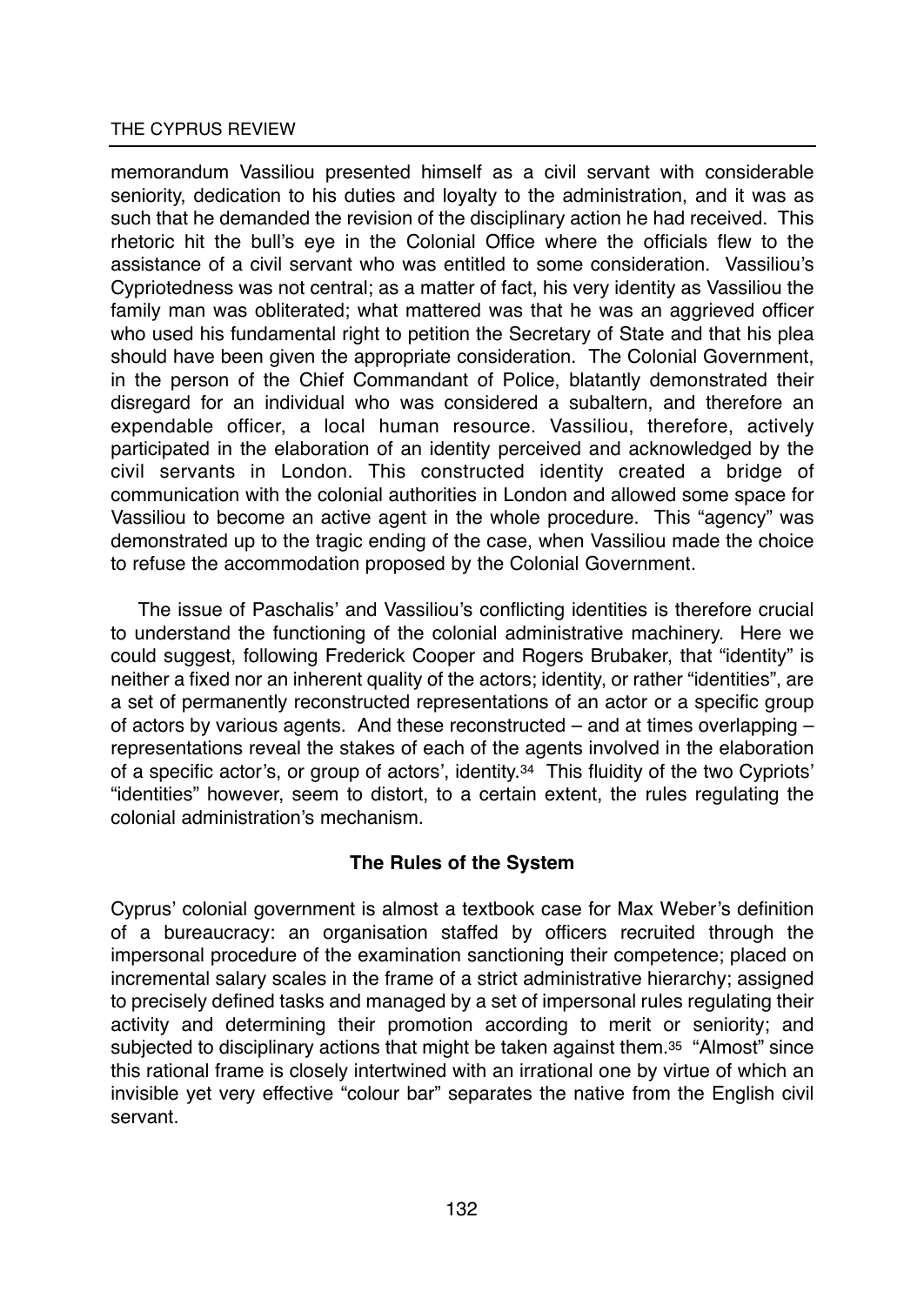What, however, is revealed from the analysis of the two cases is the anxious and devout observance by the British authorities, the Colonial Office in particular, of the legal implications of the chain of command. This commitment of the metropolitan officials was determined by the practical and legal aspects of our specific cases. What caused concern in the case of Paschalis was the fact that should he finally be appointed to the post of Solicitor-General, this would have set off an irreversible legal mechanism by which he would be endowed with powers which would have put him at the core of the colonial policy. In particular, there would have been no legal device to prevent him from being promoted to the highest post of his department. The press was also aware of that fact and revelled in the idea that this appointment could eventually give the Greek community what they believed to be the keystone of the government. In the case of Vassiliou, the Colonial Office was extremely anxious to certify the legality of the whole affair, and tried to understand it in legal and regulatory terms. In the absence of any rules which would allow a rational interpretation of the case, the Colonial Office even suggested to the colonial government to set up "some definite procedure for the trial at any rate of offences which may involve serious punishment"; for it was precisely the legality of the working of the colonial administration which would "maintain the confidence which the Colonial Civil Servants ought to feel in the justice of the British administrator".

Naturally, this metropolitan anxiety over procedure exceeds the case of Vassiliou or Paschalis. It was the expression of the perennial tension and mistrust between the metropolis and the colonies – a mistrust that Jack P. Greene felt was rooted in the loss of the American colonies<sup>36</sup> – and the eagerness of the former to set up devices that would allow it to control the latter. However, this "over-conformity" with the rules, to use Robert Merton's words, was likely to provoke dysfunctions in the colonial bureaucracy, or a "displacement of its primary goals".37 The rules were meant to regulate the functioning of a bureaucracy, the aim of which was to secure colonial domination. Yet this unwritten but fundamental task of establishing the domination of the British on the Cypriot might sometimes be at variance with the written rules of a system that allowed a Cypriot like Vassiliou to protest or which provided no limit for the ascension of a Cypriot like Paschalis to posts which were thus far tacitly reserved for the Englishmen. As E. P. Thompson suggested, "the rulers are, in serious senses, whether willingly or unwillingly, the prisoners of their own rhetoric; they play the games of power according to rules which suit them, but they cannot break those rules or the whole game would be thrown away".38

# **Securing Protection as a Native Colonial Civil Servant**

This paper aimed to suggest that the Cypriot colonial civil servant was in a position to secure, through the uncertainty that surrounded his dual – though constructed – identity as a "native" and as a "civil servant", "a minimum of liberty to beat the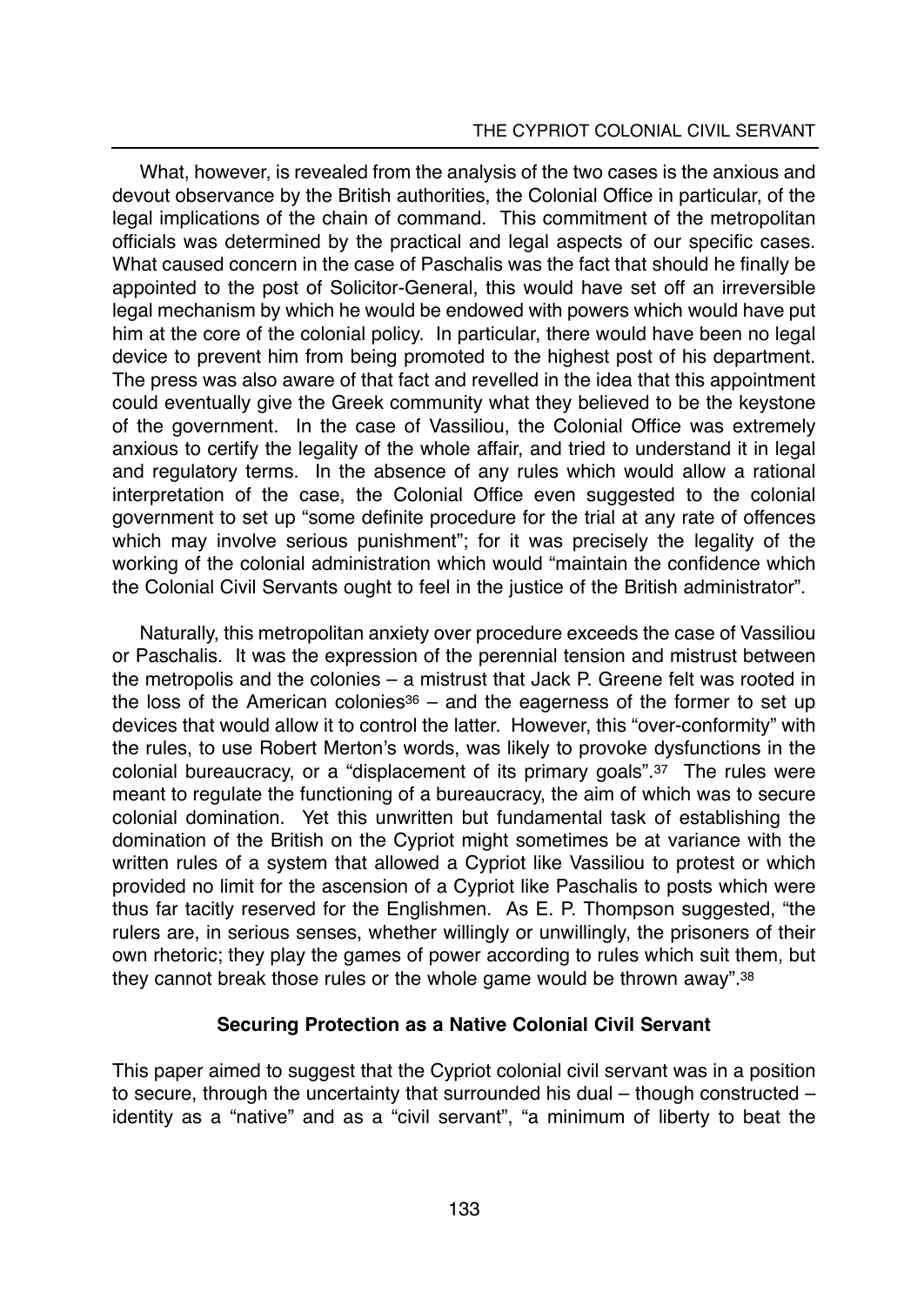system" as Crozier put it.<sup>39</sup> Although Vassiliou did not exactly "beat the system", he remained up to the end an active agent in the procedure he was subjected to. Indeed as a subaltern civil servant, Vassiliou belonged to the impersonal and bureaucratic sphere of what may be termed the "merely administrative", where rules still matter. In fact, Vassiliou's case highlights that "natives" may at times have been in a position to change the nature of the colonial will by the mere fact of abiding by its rules: in a paradoxical way, "resistance" to the colonial administration was here achieved through the exploitation of the latter's rules framing "collaboration". Paschalis on the other hand, as a higher civil servant, belonged to the sphere of "politics" where there were no other rules but those of his direct employer, the colonial government: his agency vanished in the five days it took him to reach a decision over the Governor's proposal for his appointment as Solicitor-General; as soon as he assumed his functions, he was identified, rather than he identified himself, with the colonial government.

I wish to express my warm thanks to Professors Diogo Ramada Curto from the European University Institute and Georges B. Dertilis from the Ecole des Hautes Etudes en Sciences Sociales for their advice on this paper. I would also like to thank my brother Mathieu Rappas for his hospitality in London during my archival research.

#### **Notes**

- 1. Dimier, V. (2004) Le gouvernement des colonies. Regards croisés franco-britanniques. Brussels, University of Brussels Press, pp. 77-83.
- 2. Robinson, R. (1972) 'Non-European Foundations of European Imperialism: Sketch for a Theory of Imperialism' in Owen, R. and Sutcliffe, B. (eds.), Studies in the Theory of Imperialism. London, Longman, pp. 117-142.
- 3. One of the latest syntheses encapsulating the various theoretical debates can be found in Newbury, C. (2003) Patrons, Clients and Empire. Chieftaincy and Over-rule in Asia, Africa and the Pacific. Oxford, Oxford University Press.
- 4. Exceptions can be found in research on African colonies, or in the case of British India, itself linked to the problematic of later-colonialist "indigenization of local (former colonial) governments". See for instance Arnold, D. (1985) 'Bureaucratic Recruitment and Subordination in Colonial India: The Madras Constabulary' in Guha, R. (ed.), Subaltern Studies No. 4. Writings on South Asian History and Society. Delhi, Oxford University Press, pp. 1-53; see also Osborn, E. L. (2003) 'Circle of Iron: African Colonial Employees and the Interpretation of Colonial Rule in French West Africa', Journal of African History, Vol. 44, pp. 29-50.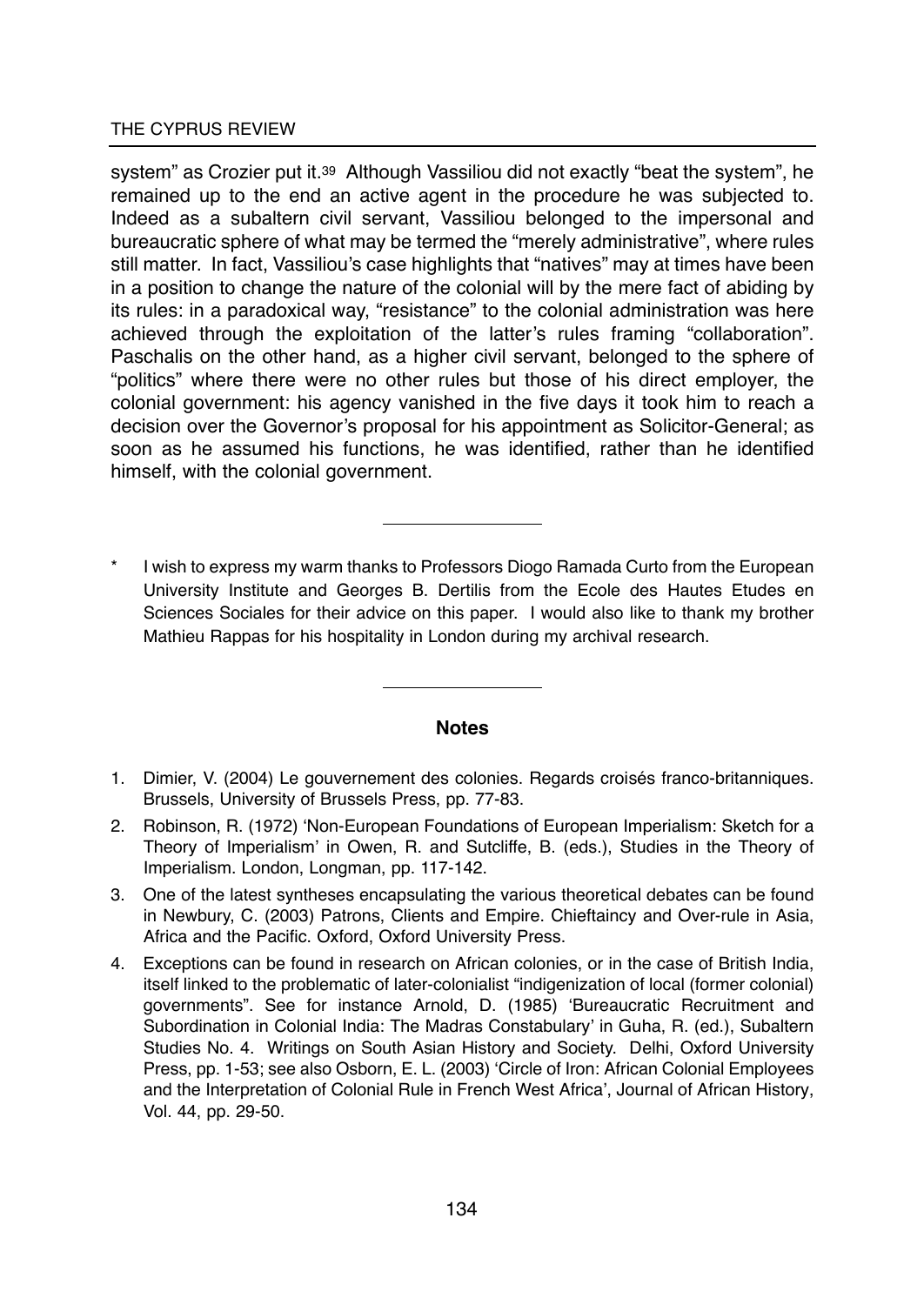- 5. Politics become primordial with the internationalisation of the "Cypriot Question" after the Second World War. See Robert Holland (1998) Britain and the Revolt in Cyprus. Oxford, Clarendon Press. See also Evanthis Hatzivassiliou (1998) *Το κυπριακό ζήτημα*, 1878-1960. *Η συνταγματική πτυχή*. Athens, Ελληνικά Γράμματα.
- 6. Storrs, Sir R. (1937) Orientations. London, Ivor and Nicolson, p. 558.
- 7. CO 67/220/4: Cyprus. Appointment of a Cypriot Solicitor-General, 1927. Sir Ronald Storrs, confidential despatch to the secretary of state for the colonies, 25 January 1927.
- 8. Georghallides, G. S. (1985) Cyprus and the Governorship of Sir Ronald Storrs: The Causes of the 1931 Crisis. Nicosia, Cyprus Research Centre, pp. 17-28.
- 9. The differential between the island's revenue and expenditure that the British government proposed to pay the Ottoman Porte in exchange for the occupation of Cyprus. The Ottomans never saw a penny of that sum as "it was from the first devoted to the bondholders of the Ottoman Loan of 1855 (…) for which reason it continued after Annexation by Great Britain in 1914", Storrs (1937), op. cit., pp. 543-544. A thorough analysis of the Tribute question is provided in Georgios Georghallides' A Political and Administrative History of Cyprus, 1918-1926. With a Survey on the Foundations of British Rule. Nicosia, Cyprus Research Centre, pp. 375-424.
- 10. CO 67/220/4, op. cit., Storrs, 25 January 1927, op. cit.
- 11. Storrs (1937) op. cit., p. 553.
- 12. Georghallides G. S. (1979) op.cit., pp. 230-260.
- 13. CO 67/220/4, op. cit., Arthur Dawe, minute of 11 January 1927.
- 14. CO 67/220/4, op. cit., Arthur Dawe, minute of 16 February 1927.
- 15. Chatterjee, P. (1993) The Nation and its Fragments. Colonial and Postcolonial Histories. Princeton, Princeton University Press, pp. 14-34.
- 16. *Ελευθερία*, 16 March 1927, "Ο Κος Ν. Πασχάλης. Γενικός Δημόσιος Κατήγορος. Νέα Εμπιστευτική Θέσις".
- 17. *Ελευθερία*, 16 March 1927, "Ο Γενικός Δημόσιος Κατήγορος".
- 18. *Νέον Έθνος*, 30 June 1928, "Πλημμελής Συνηγορία".
- 19. *Ελευθερία*, 23 June 1928, "Το ζήτημα της αποδοχής της θέσης του Γεν. Δημοσίου Κατήγορου. Η γνώμη του βουλευτού Κου Μιχαηλίδη".
- 20. *Ελευθερία*, 9 June 1928, "Οι διορισμοί Κυπρίων εις ανωτέρας δημοσίας θέσεις. Η γνώμη του Κου Ιω. Κυριακίδου".
- 21. Regulations for His Majesty's Colonial Service, London, published by His Majesty's Stationery Office, 1923, regulation No. 57.
- 22. CO 67/224/18: Dismissal of Ioannis Vassiliou from the Military Police, 1928-1929. Memorandum by Chief Commandant, Cyprus Military Police, on statements made by No. 3576 Ex-Private Yanni Vassili, Cyprus Military Police in Reds 8-7, C. S. M.P. No. 566/1927.
- 23. Regulations for His Majesty's Colonial Service, op. cit., 1923, regulation No. 51.
- 24. Regulations for His Majesty's Colonial Service, op. cit., 1923, regulation No. 212.
- 25. One of the officials corrected the wording, writing "no sleep" which presumably is what Vassiliou meant.